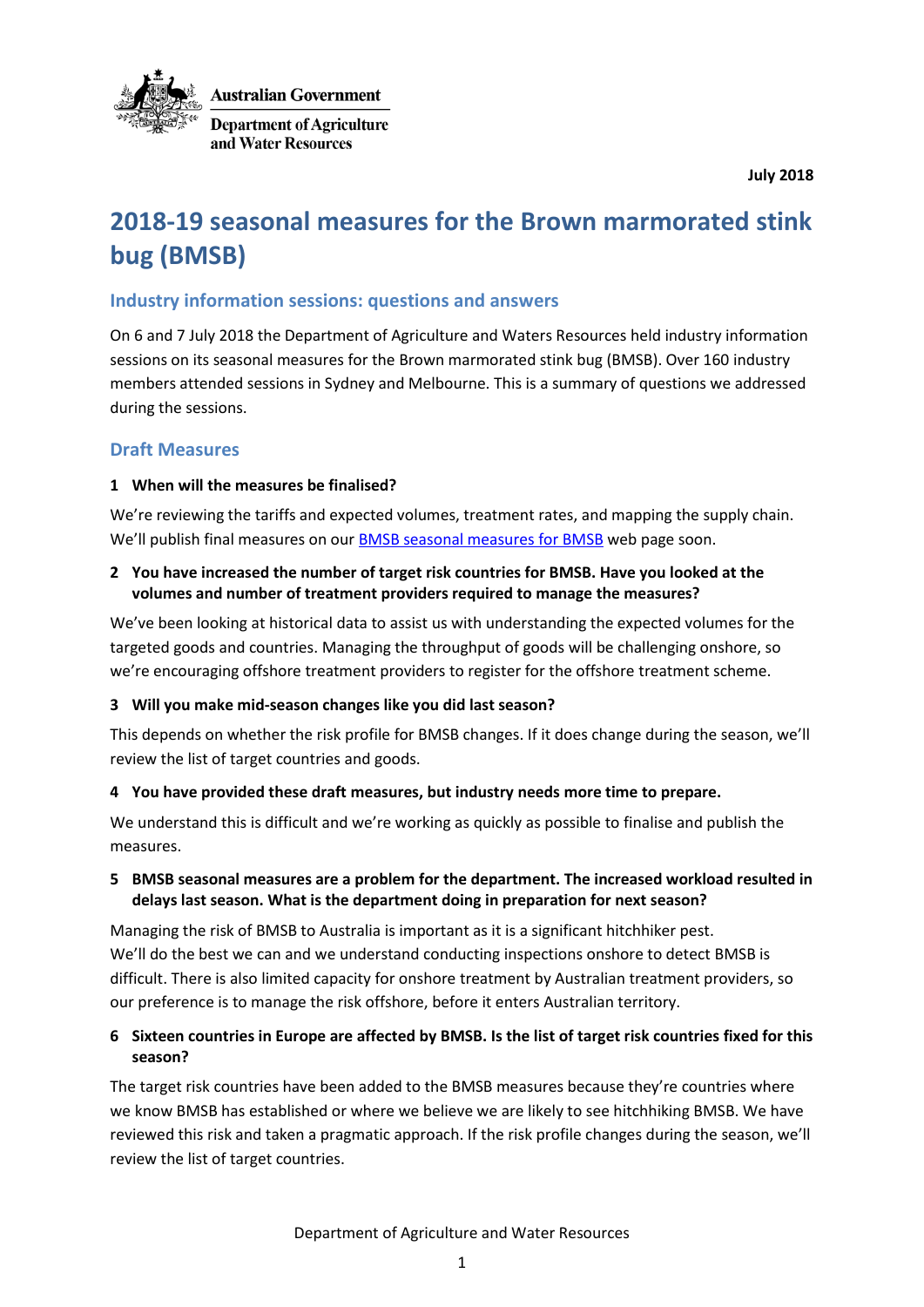### **7 Will the department consider safeguarding arrangements to manage BMSB? Can shippers be accredited as free from BMSB?**

We are currently finalising the measures for 2018-19 BMSB risk season and our efforts are focused on this work. We are not considering safeguarding arrangements for this season and instead will be developing a framework to assess safeguarding arrangements for future seasons. This applies to considerations to secure pathways and supply chains.

### **8 Will the BMSB measures be expanded to include air cargo? For example, there are some goods that are shipped from target risk countries first as sea freight and then as air freight.**

At present, the measures will only apply to sea cargo. We'll consider the risk in air cargo as the risk profile changes.

### **9 Is the department aligning measures with the New Zealand Ministry for Primary Industries? They have more measures for Japan than Australia is proposing.**

We're trying to align our treatment options with the New Zealand Ministry for Primary Industries. We understand they have increased intervention on vehicles from Japan, our assessment to manage the risk of BMSB from Japan is through heightened surveillance of roll-on/roll-off (ro-ro) vessels and general cargo vessels.

# **10 Will the department compensate for costs incurred by clients as a result of the BMSB seasonal measures?**

Provision of compensation by the department is covered under the *Biosecurity Act 2015* (the Act). The compensation provisions do not provide for the payment of compensation to reimburse a costrecovery charge for assessment and inspection activities that is due and payable under the Act. The Act also doesn't cover compensation for fees charged for storage or handling by industry or operators.

# **11 Will the department have officers trained to assess for the BMSB measures?**

We'll ensure that our activities for BMSB assessment and inspections are undertaken by trained and competent offices.

# **12 Is there a hotline for industry to contact for information on the BMSB measures?**

We'll update information on our **BMSB** seasonal measures for **BMSB** web page. You can also email [airandseacargo@agriculture.gov.au](mailto:airandseacargo@agriculture.gov.au) if you have any questions about the BMSB measures.

# **Goods**

### **13 Will the new BMSB measures apply to yachts and are they considered a target high risk good?**

The measures will apply to new and used yachts. We consider yachts a high risk target good as they are most likely shipped as break bulk or in an open top container.

# **14 What about goods that are manufactured in target risk countries but are shipped from nontarget risk countries? Will the department consider assurance within the supply chain?**

Certain goods that are manufactured or stored in, or shipped from target risk countries will be subject to BMSB measures. This is regardless of where they're shipped from or whether they transit a non-target risk country. We're trying to understand these supply chains better so we can decide where we can apply any exemptions. For example, we may consider exempting a small box of bolts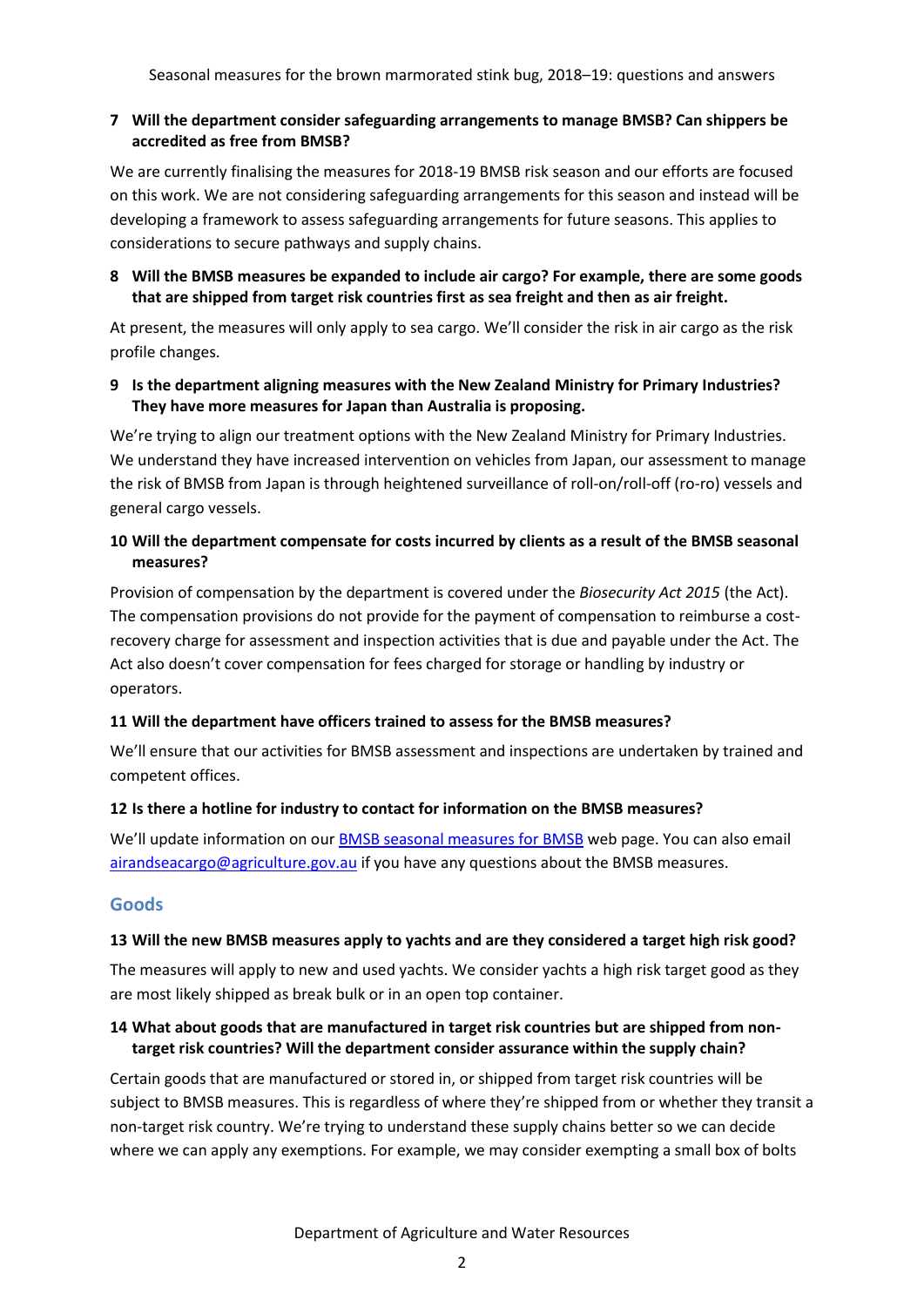Seasonal measures for the brown marmorated stink bug, 2018–19: questions and answers

(target high risk goods) in a full container of non-target risk goods if the risk is considered low and acceptable.

### **15 Do the BMSB measures apply to cardboard?**

The measures apply if the goods are identified as cardboard. This does not include cardboard packaging that is part of the intended goods being imported.

# **16 The list of target goods is very broad. Will you provide details of the tariffs that are being included for the BMSB measures?**

We're identifying which tariffs will be included and categorising them as high risk and risk. We'll list them on our [Seasonal measures for BMSB](http://www.agriculture.gov.au/bmsb) web page.

# **17 Will any goods be exempted from the BMSB measures? For example, some target tariffs were exempt from BMSB measures last season.**

All items not identified as target high risk and risk goods are exempt from the BMSB measures. This season, goods from the United States will be managed in the same way as goods from the target risk countries.

# **18 How will goods arriving in LCL consignments be managed? Will it be the same process that was implemented last season?**

Any target high risk goods arriving in LCL consignments will require mandatory treatment. We're reviewing the process for LCL and, where possible, streamlining it. We understand this is an issue because freight forwarders do not know what the goods are at line level until they arrive in Australia.

# **19 Do the same conditions apply for new and used goods that are targeted for BMSB measures?**

Yes, unless we have determined to consider them separately. For example, we have separate conditions for used tyres and new tyres.

# **20 What about containers with mixed goods, including exempt goods? Will they be exempt from the BMSB measures? What about goods that are made in the target risk country but shipped from a non-target risk country?**

We'll assess consignments containing mixed goods (classed as exempt, high risk and risk) at the highest risk. BMSB measures will apply to goods manufactured in a target risk country regardless of where they're shipped from. We'll refine our profiles for exempt goods that don't require intervention where possible. We're also considering the use of packing declarations to assess the risk.

**21 What about consignments of goods that are manufactured in the target risk country, shipped for domestic use in a non-target risk country and then shipped to Australia? These goods could have been stored in non-target risk countries for months before the BMSB measures begin. Can importers provide declarations stating goods have been stored in a non-target risk country?**

We'll consider these case by case.

**22 What is the discretionary decision (exceptional circumstances) for export/destruction of high risk goods from a target risk country that require mandatory offshore treatment and arrive untreated?**

We'll publish these decisions once the measures are finalised.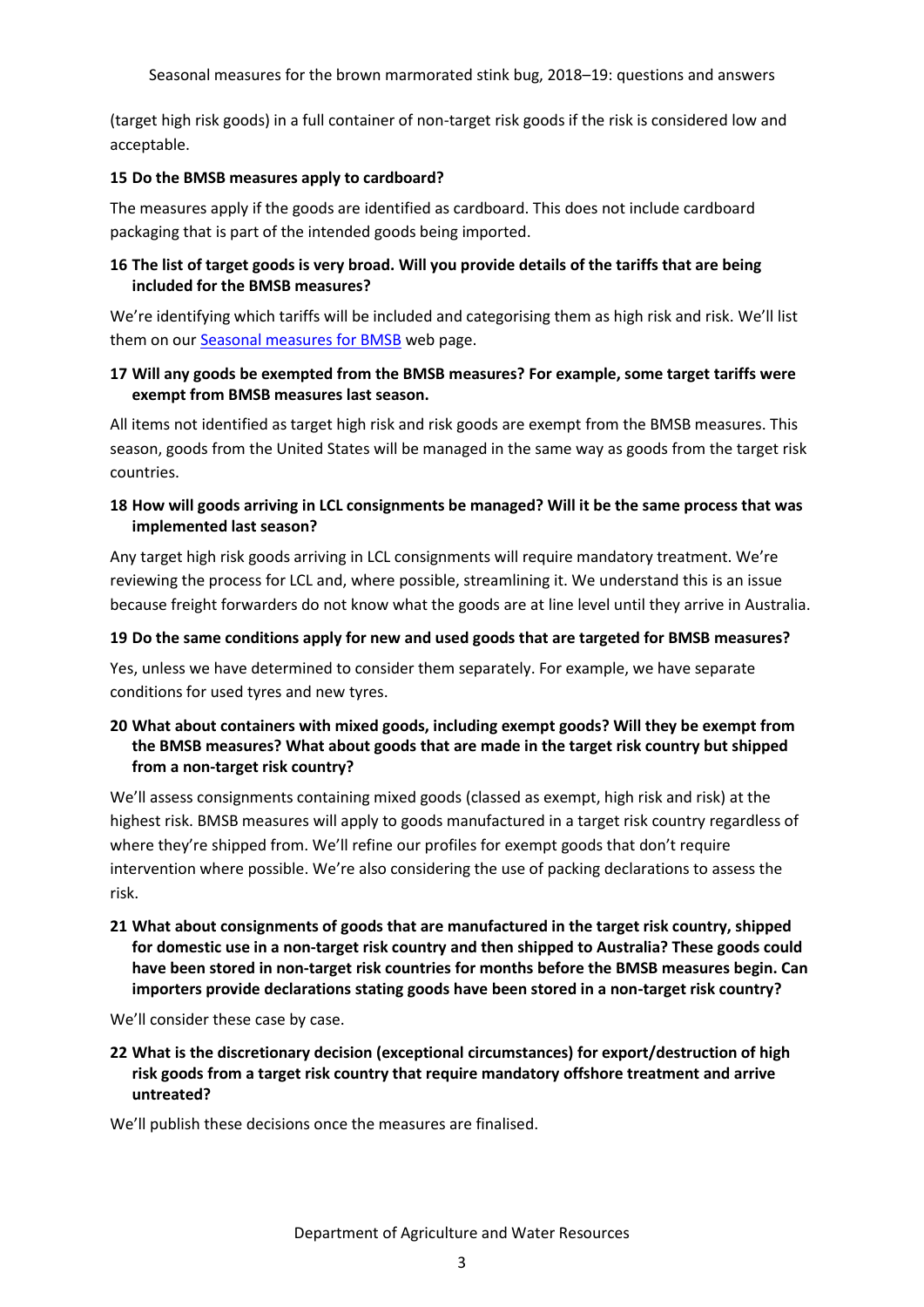# **23 If goods are transhipped to New Zealand and the New Zealand Ministry for Primary Industries conducts an inspection for BMSB, will the department conduct another inspection on arrival in Australian territory?**

Yes, the measures are applicable for our requirements regardless of whether the New Zealand Ministry for Primary Industries (NZ MPI) has conducted an inspection. We may consider treatments conducted by NZ MPI for BMSB as acceptable, but our decision will depend on the treatment applied and documentation provided with the goods.

# **24 Are you able to share specific information about the goods that have been found with BMSB, so that industry can assist with the supply chain and management of goods?**

We'll be able to share this information once we finalise our measures. We've targeted a range of goods where there is a high likelihood for BMSB to access and overwinter.

# **25 Will the methodologies for offshore treatment be the same for local treatment providers?** Yes.

# **26 Will you align treatment rates with those of the New Zealand Ministry for Primary Industries?**

We're working with the ministry to align our treatment rates.

# **27 Will break bulk, including vehicles produced on or after 1 December 2018 be exempt from the BMSB measures?**

They'll be exempt from BMSB measures if they are new and have not been field-tested (NUFT) and are accompanied by a NUFT certificate and a declaration proving that they're manufactured on or after 1 December 2018.

# **28 Will vehicles that are produced in the United Kingdom and transhipped to France be subject to the BMSB measures?**

It will depend on how long the vehicles remained in France during transhipment.

# **Treatment Options**

### **29 Some goods can't be fumigated due to the chemical used in the treatment options available. Are there alternatives such as HI-FOG treatments?**

It's a challenge because there are multiple places in cargo for BMSB to hide and overwinter, and survive treatment. We'll continue to look at alternatives, but we currently have three recognised treatment options.

### **30 Will there be a method to treat cargo while at sea?**

If there's an effective solution proposed by industry, we'll consider this.

# **31 Will there be onshore sulfuryl fluoride treatment providers in all Australian states and territories?**

The department does not mandate the types of treatment that providers must make available for use onshore. While sulfuryl fluoride is an approved treatment option, the availability of the treatment is a commercial decision by the providers.

### **32 Will new tyres that undergo a heat treatment process be exempt?**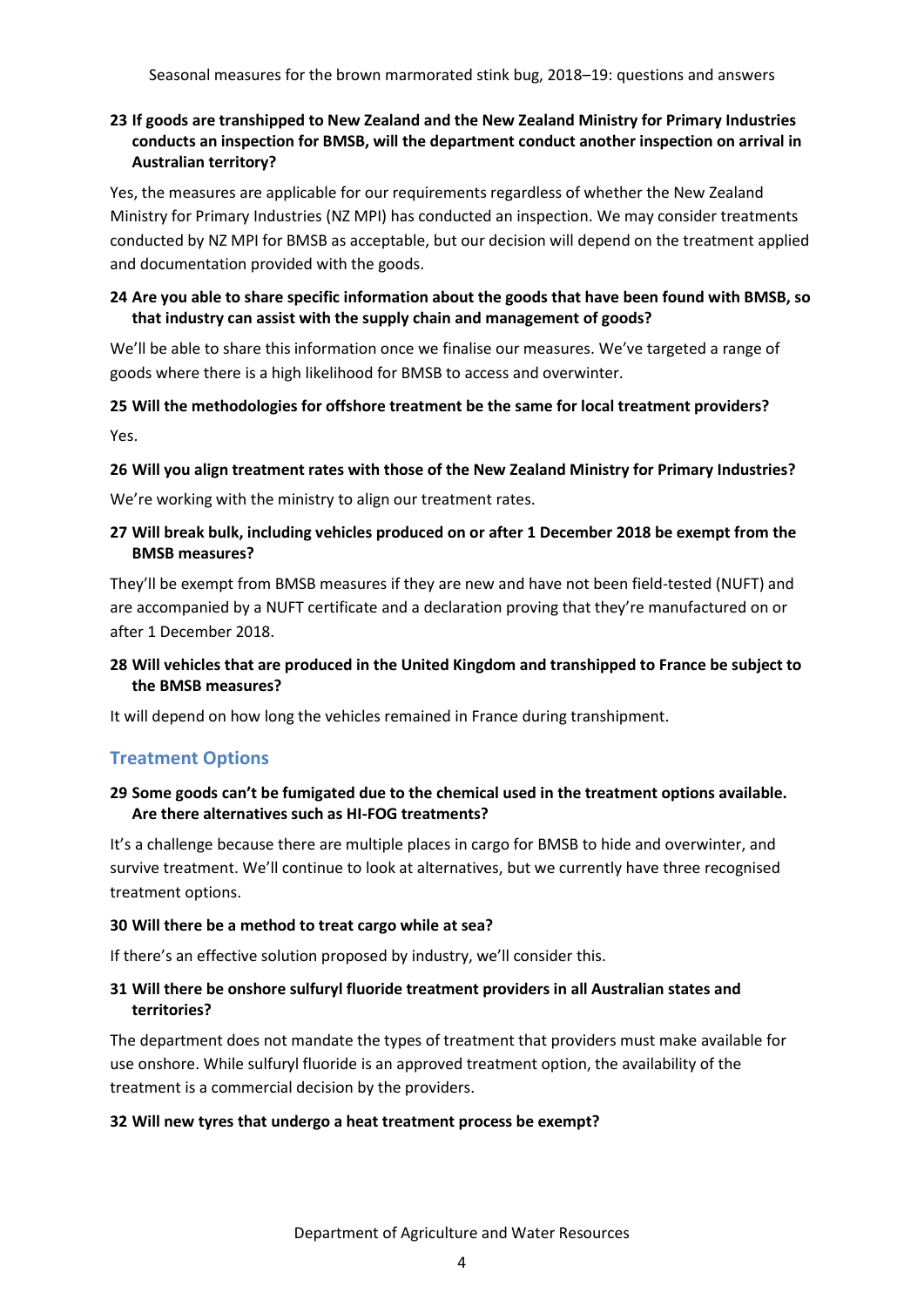If the treatment applied meets with minimum requirements for BMSB treatment, the treatment will be considered acceptable. The goods must also be shipped within the acceptable post-treatment window in order for us to consider this as an acceptable treatment.

### **33 Why are you mandating offshore treatment for high risk goods?**

Goods are designated as high risk because they are more likely to be associated with BMSB, and therefore pose a greater biosecurity risk and our ability to deal with the risk onshore. The biosecurity risk is best managed by effective offshore treatment. Offshore treatment also assists in addressing problems associated with onshore treatment capacity and reducing delays at the border.

# **Offshore Treatment**

### **34 When will the offshore treatment provider list be made available?**

We expect to publish the list in late July 2018 and will continue to update as required.

# **35 You don't have much time to implement the new measures, including establishing offshore treatment providers. Have you engaged with the authorities of the target risk countries?**

We're working with authorities and treatment providers in the United States and Italy. We have been assessing the spread of BMSB across Europe to determine the risk of BMSB from other countries. Now that the target risk countries are determined, we'll be engaging with relevant authorities and industry groups.

# **36 You removed sulfuryl fluoride treatment as an option for Italy last season. Has this changed for the 2018-19 season?**

We're implementing new offshore treatment assurance measures for 2018-19. These measures will allow approved treatment providers to perform and certify sulfuryl fluoride treatments in Italy.

# **37 You accept only three treatment options, but methyl bromide is not available in Europe and heat treatment is not an option for all goods. This leaves sulfuryl fluoride as the only option for some goods. Will sulfuryl fluoride be available for the upcoming season?**

Sulfuryl fluoride treatment was removed as a treatment option due to detections of BMSB in goods that had been certified as treated with sulfuryl fluoride. We're implementing new offshore treatment assurance measures for 2018-19. These measures will allow approved treatment providers to perform and certify sulfuryl fluoride treatments from the target risk countries.

# **38 Due to cold weather in the northern hemisphere, some fumigations failed or were not able to be conducted. Will there be a change in treatment requirements to accommodate the winter conditions?**

The treatment types, rates and minimum temperatures are set to achieve effective treatments. The minimum treatment requirements must always be met. In many cases, this will require fumigation enclosures to be heated during treatment.

# **39 Europe has extremely limited resources to conduct treatments. Will transhipment fumigation be an option?**

The focus is on developing offshore BMSB treatment assurance measures starting with the United States and Italy. Treatment from other countries will be accepted and we're refining these details.

### **40 Will you require importers to present original copies of treatment certificates?**